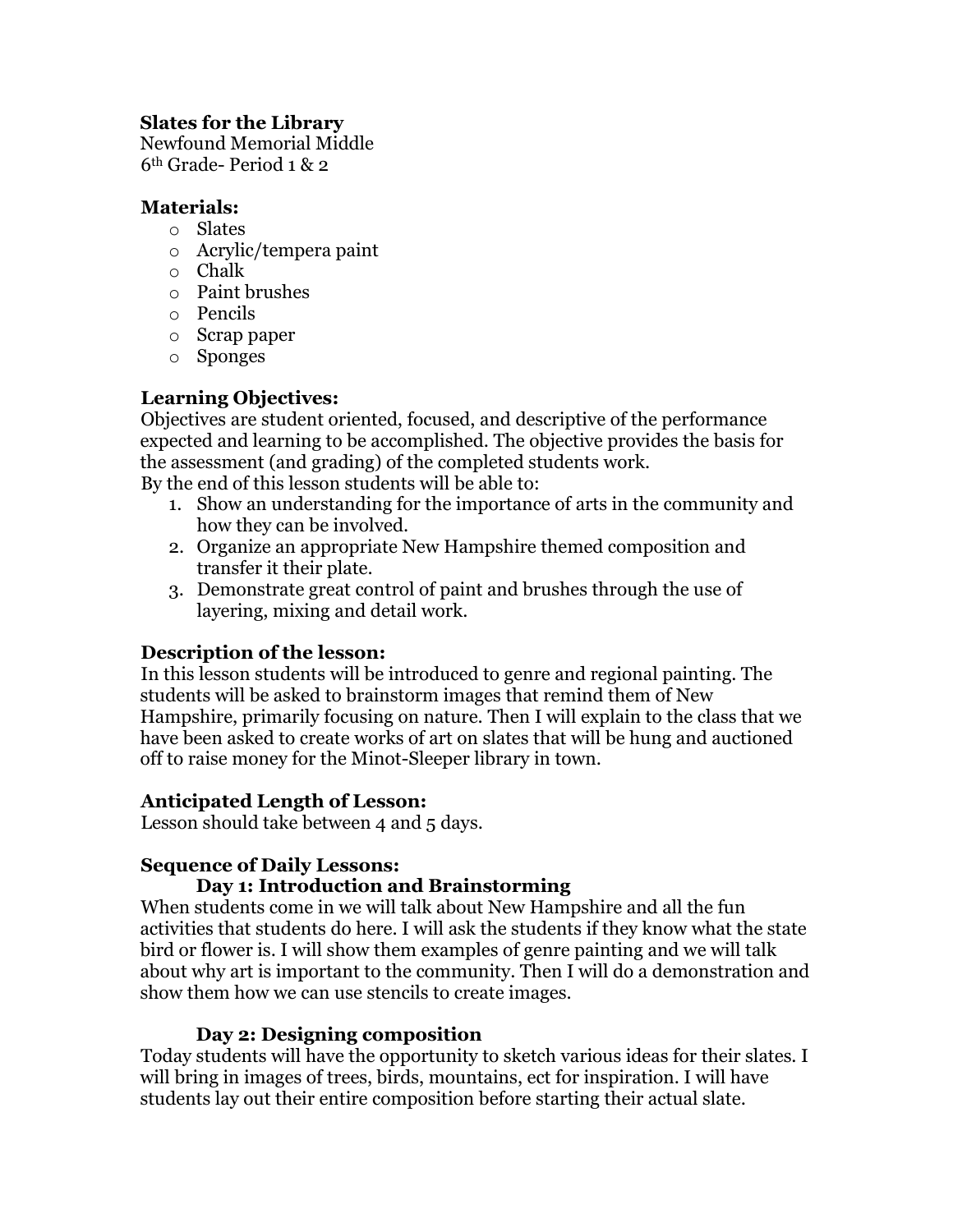#### **Day 3: Painting**

Students will transfer their compositions to their slates using chalk. I will remind them that they need to mix colors, layer their paint and use a detail brush towards the end.

#### **Day 4: Painting**

All students should be starting to paint slate by now. They should be starting to create details using a small brush. Slates should be nearing completion today.

#### **Day 5: Critique**

Students will be given the first half of class to complete their slates. Then we will have a critique traveling table to table.

# **Art History Component:**

We will talk about the White Mountain painters. I will show work from Albert Bierstadt, Samuel Lancaster Gerry and Thomas Hill.

# **STANDARDS/FRAMEWORKS:**

- o Curriculum Standard 1: Apply appropriate media, techniques, and processes.
- o Curriculum Standard 2: Identify and apply the elements of visual art and principles of design.
- o Curriculum Standard 3: Select and apply a range of subject matter, symbols and ideas.
- o Curriculum Standard 4: Analyze the visual arts in relation to history and culture.
- o Curriculum Standard 5: Analyze, interpret and evaluate their own and others' artwork
- o Curriculum Standard 6: Students will make connections among the visual arts, other disciplines, and daily life

#### **Assessment:**

Students will be given criteria to follow at the beginning of the lesson that will be posted and reiterated daily. A rubric will be used to evaluate their final product. Observation will also be used as a form of daily assessment.

# **Vocabulary:**

- o Stencil
- o White Mountains
- o Old Man of the Mountain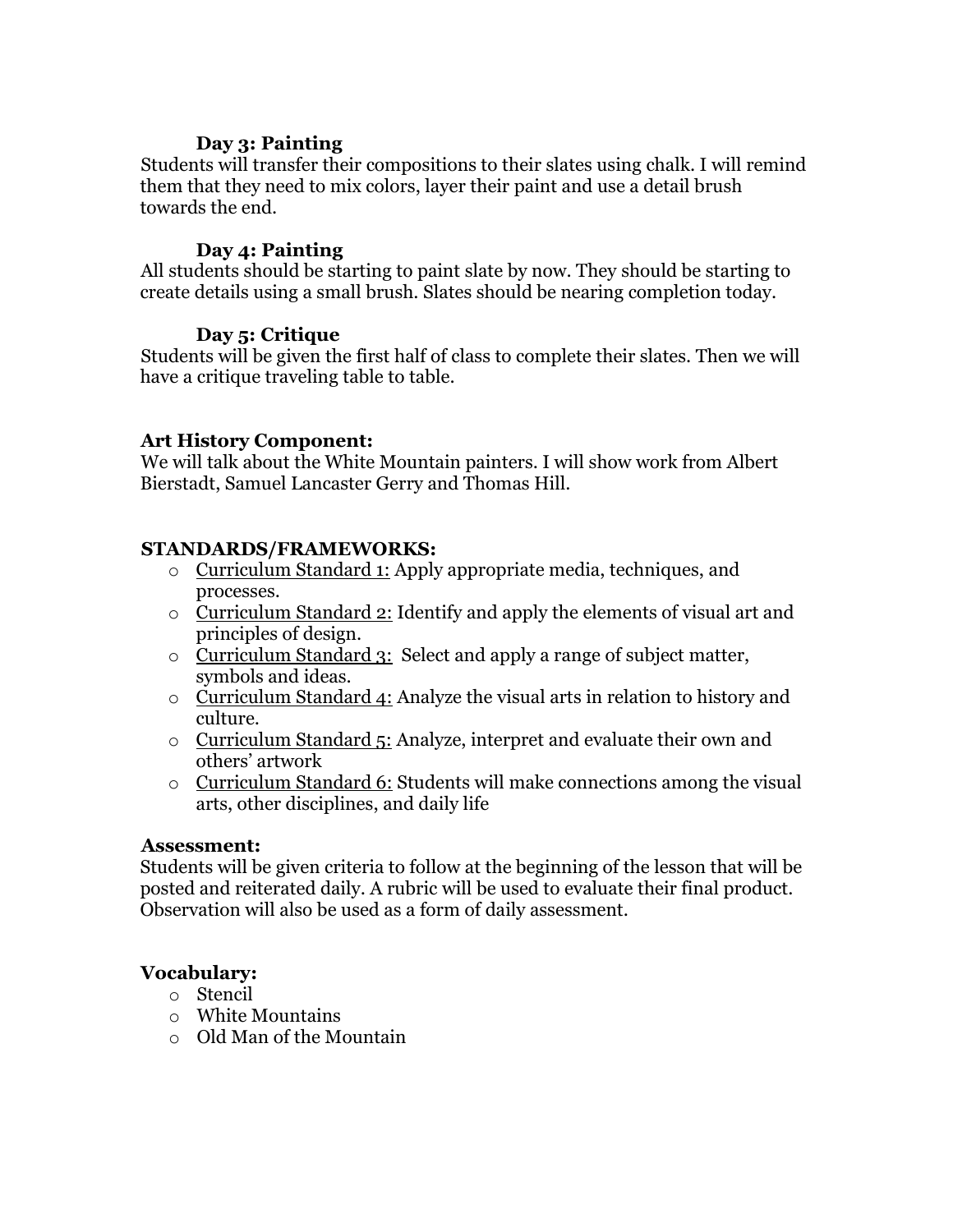# Teacher Made Example:



# **Student Examples:**



Cullen –  $6<sup>th</sup>$  Grade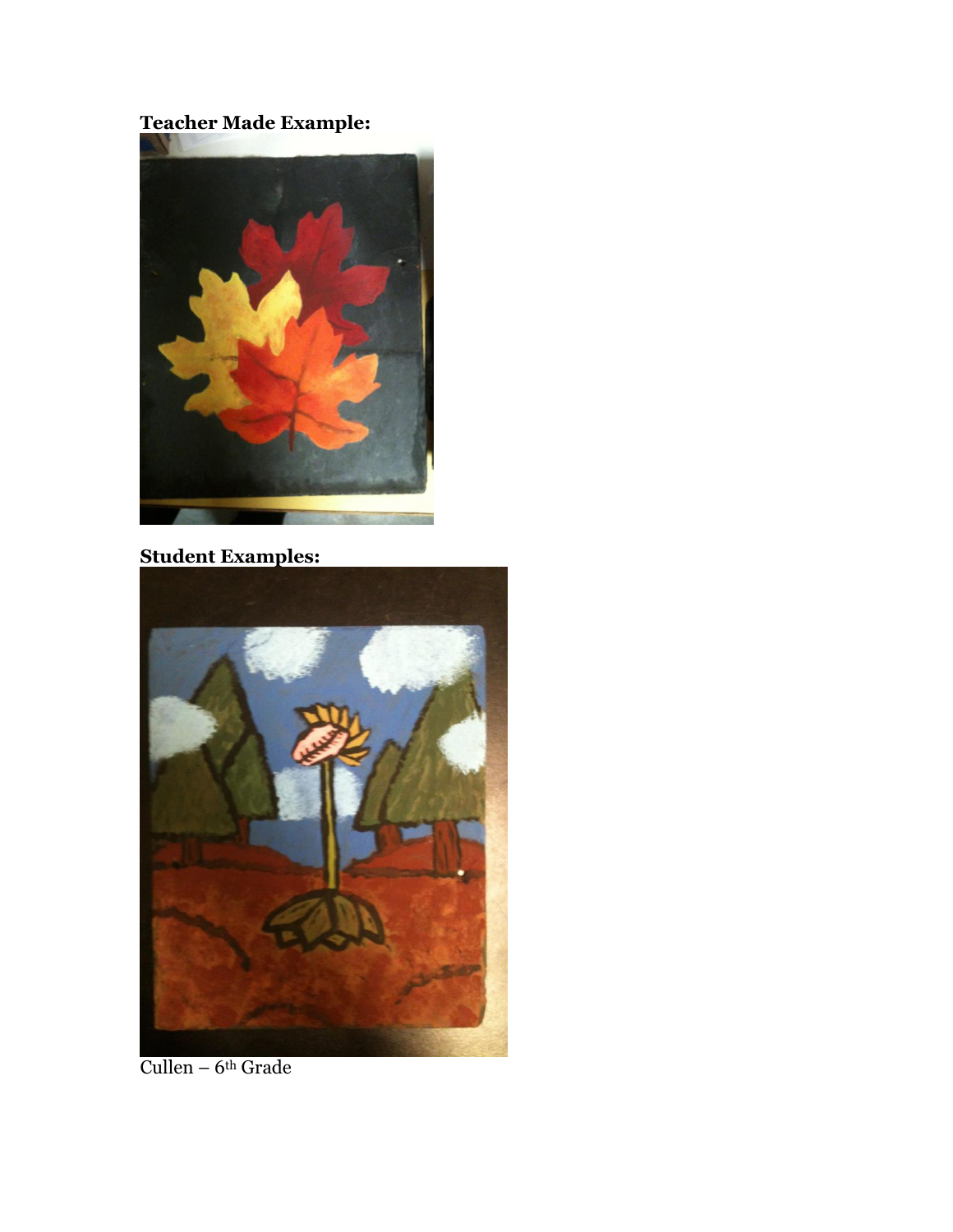

Jayden- 6th grade



Xavier- 6th Grade The library